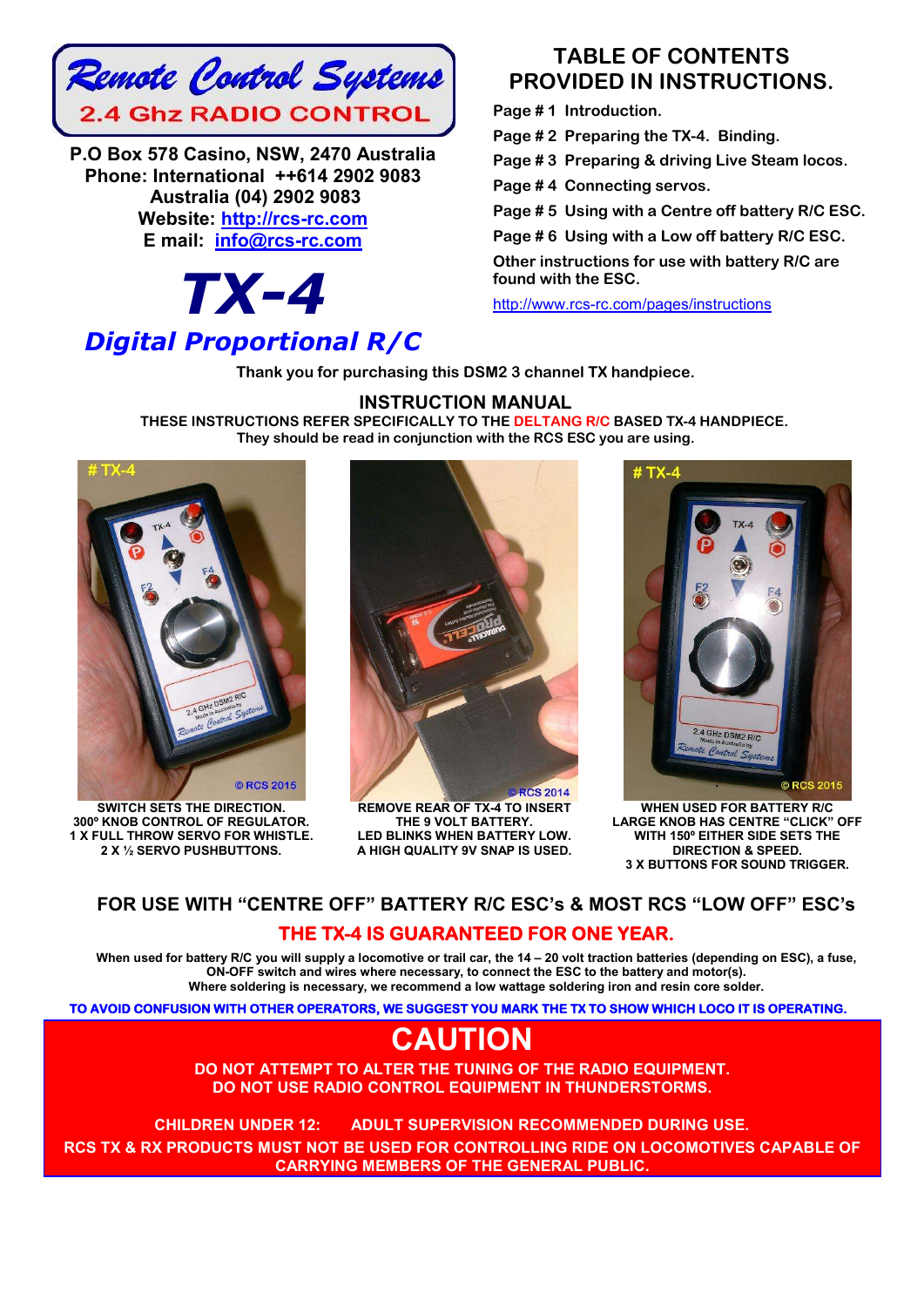# **PREPARING THE** *#TX-4*

### **THESE INSTRUCTIONS REFER TO THE RCS TX-4 2.4 GHz 5 CHANNEL R/C. LAYOUT OF THE TX-4 TRANSMITTER HAND PIECE.**

The valve gear SWITCH is in the upper middle. The larger speed control knob sits just below. Top left is the ON – OFF switch with LED. Top right is the Bind/Ch # 5 pushbutton. Use for servo whistle.

### **1. "BINDING".**

The 1st procedure is to "BIND" the receiver (RX) to the Transmitter (TX).

"BINDING" is accomplished by following a few simple steps below.

When binding we recommend removing the servos from the RX in case they are not correctly adjusted. Adjust servo parameters after binding has taken place..

#### **HOW TO "BIND" USING A DSM2 RX.**

#### **MANUAL BINDING using a binding plug.**

**1.1** Insert the "BINDING" plug supplied with the DSM2 RX into the "BINDING" pins on the *RX*. You can also use the # BINDER switch assembly if you do not wish to get inside the loco. **1.2.** The RX LED will start blinking very rapidly to indicate it is ready to be bound.

**AUTOMATIC BINDING = no binding plug.**

**1.3** Turn the **A**uto **B**ind RX ON and the RX LED will blink slowly looking for a TX. Wait 20 seconds for the RX to enter bind mode. The RX LED (& slave front headlight if programmed to) will blink rapidly and is ready to be bound.



**FUNCTIONS OF TX-4 ON – OFF SWITCH BUTTONS TO HOLD DURING BINDING**

**1.4** Press **and hold** the right pushbutton on the handpiece marked with a hexagonal symbol. You may need to keep TX & RX about 1 x metre apart for binding to take place.

**1.5** Then press **and hold** the ON – OFF button to **ON**. Hold both buttons until the RX LED stops flickering & starts blinking slowly. Then let both TX buttons go. The TX button also blinks slowly & then goes to solid ON. **1.6** The LED on all RX's will blink more slowly & then go solid ON when "BINDING" is complete.

**N.B. "BINDING" plug MUST be removed BEFORE the SYSTEM is turned OFF. (AB RX's have no binding plug) 1.7** The "BINDING" plug is removed & stored safely.

RCS offers an optional extra **# BINDER** cable and switch. When fitted this will enable any non RCS loco to be bound to any TX without requiring access to the inside of the loco. This will enable any loco to be swapped between any other DSM2 TX's. You will be able to "hand off" speed matched locos for MU'ing into a consist. (**Uneeded with** *#BASIC-3)*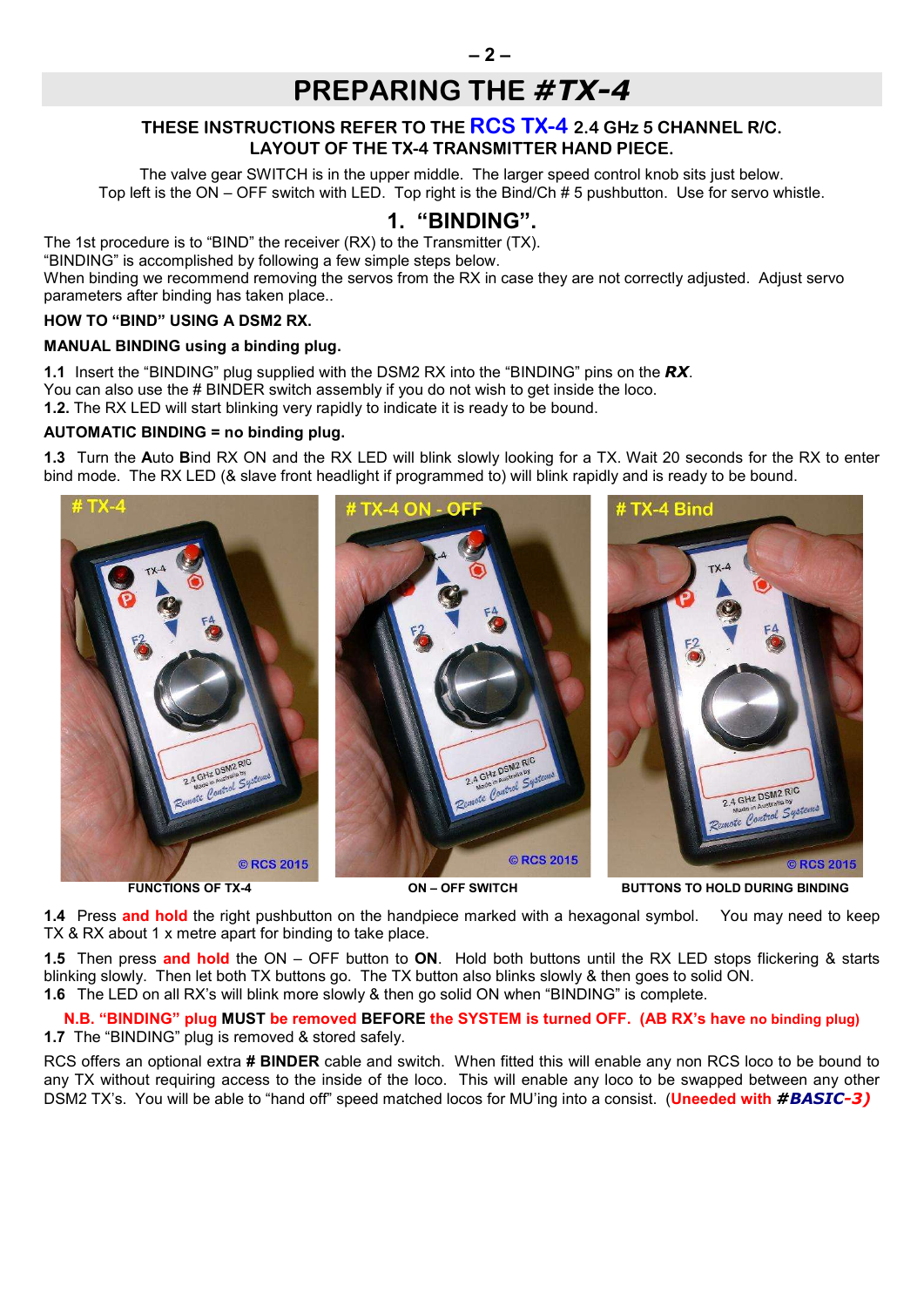## **4. OPERATING BATTERY R/C LOCOS.**

GENERAL INFORMATION.

If the directional lights are incorrect, swap over the wiring to them so they match the loco speed and direction. If your non RCS ESC does not have directional lights, the RCS # DSM2-EM(AB) RX has directional lighting outputs for add on extra LED's. Or, RCS has a small add on module **# 2-M-F** that reads the speed & direction of either Channel # 1 (Centre OFF) or the Channel # 3 (Low OFF) output for direction & switches lights accordingly. A standard servo "Y" cable is needed. Not supplied.

If the loco runs backwards we reverse the motor wiring to correct the direction and maintain the standard. The bind button also controls Ch # 5. You can add a servo for mechanical operation. EG a Kadee servo uncoupler. If the directional lights are incorrect, swap over the wiring to them so they match the loco speed and direction. With Rx65b & ALPHA-3v2 the Ch # 5 button can also be used as a sound trigger.

The TX-4 is used to program the RX65b & ALPHA-3v2 ESC's. Their instructions show how to invoke programming.

## **4A. USING THE TX-4 WITH A "CENTRE OFF" ESC'.**

We use the # Rx65b, ALPHA-3v2 set to "CENTRE OFF". The Ch # 5 Bind button is programmed as a sound trigger. **The RCS # OMEGA-3v6 ESC cannot be used in "CENTRE OFF" format.**

The TX-4 can be used intuitively with most of the centre off ESC's that are available.

The large knob uses Ch # 1 to control both the direction & speed. It is most important that this large knob is centered at the built in Centre Click before switching the TX-4 on. The dot on the knob should face forward.

Unless binding, always switch on the TX-4 first & then the ESC. Most Centre Off *ESC's* will calibrate themselves. Twist the knob gently left or right until the loco starts moving.

The TX-4 has been designed so that normally twisting the knob to the right (CW) is forwards direction and movement. If the loco runs backwards we reverse the motor wiring to correct the direction and maintain the control standard. Turn the knob back to the left to slow down. You can feel the Centre "Click" as you arrive at neutral.

Then, once in neutral wait 1 x second before you can twist the large knob to the left (CCW) to go backwards. The bind button also controls Ch # 5. With non RCS ESC's you can add a servo for mechanical operation. EG a Kadee servo uncoupler.



**NEUTRAL OFF POSITION OF THE TX-4 WHEN USED FOR "CENTRE OFF" MODE.**



**SET FORWARD SPEED & DIRECTION. SET REVERSE SPEED & DIRECTION.**